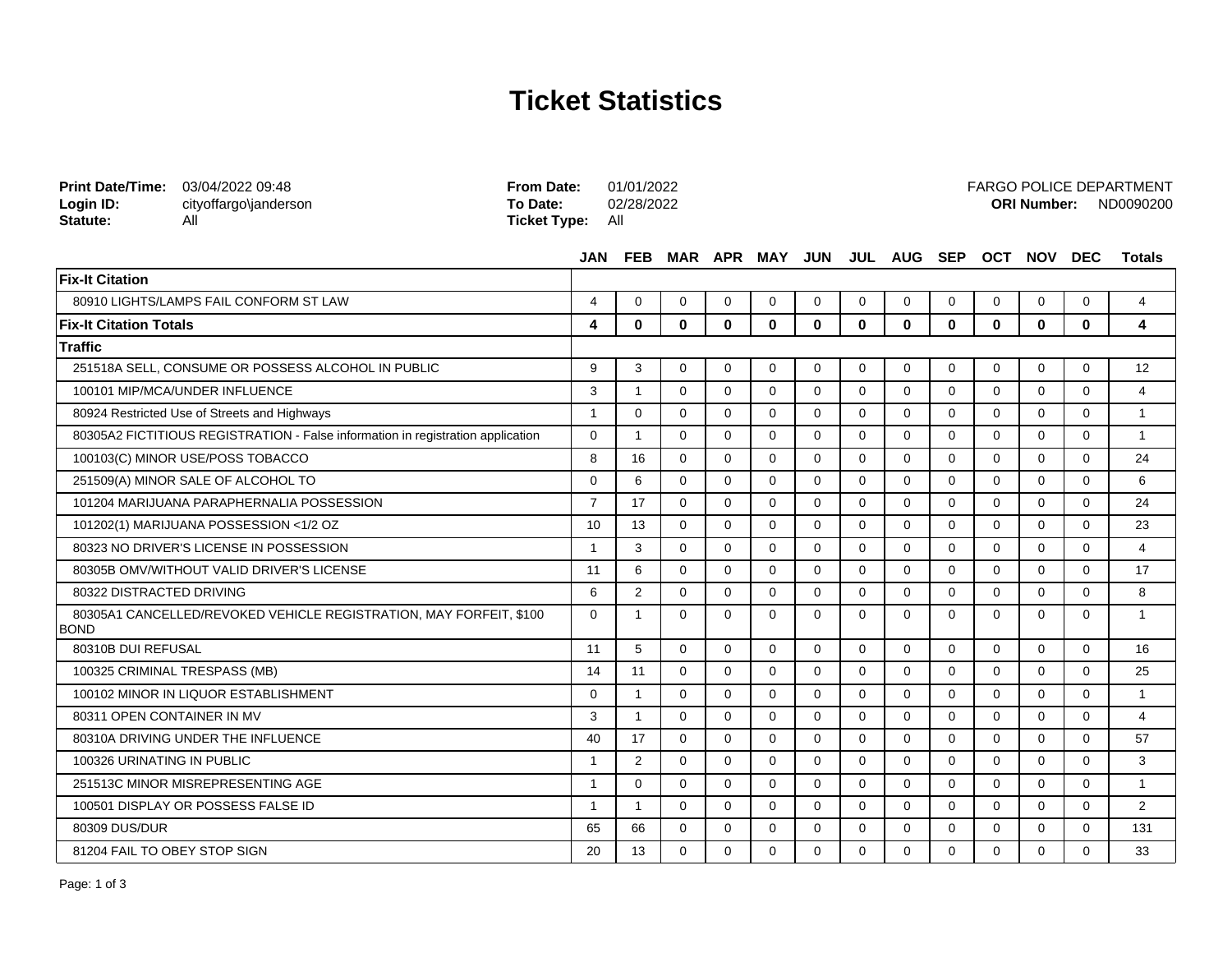## **Ticket Statistics**

| <b>Print Date/Time:</b> 03/04/2022 09:48<br>Login ID:<br>Statute: | cityoffargo\janderson<br>All               | <b>From Date:</b><br>To Date:<br><b>Ticket Type:</b> | 01/01/2022<br>02/28/2022<br>All |          |             | <b>ORI Number:</b> |             |             |             |            |             |             |             | <b>FARGO POLICE DEPARTMENT</b><br>ND0090200 |  |  |
|-------------------------------------------------------------------|--------------------------------------------|------------------------------------------------------|---------------------------------|----------|-------------|--------------------|-------------|-------------|-------------|------------|-------------|-------------|-------------|---------------------------------------------|--|--|
|                                                                   |                                            | <b>JAN</b>                                           | <b>FEB</b>                      |          | MAR APR MAY |                    | <b>JUN</b>  | JUL         | <b>AUG</b>  | <b>SEP</b> | <b>OCT</b>  | <b>NOV</b>  | <b>DEC</b>  | <b>Totals</b>                               |  |  |
|                                                                   | 81321 OMV W/OUT REQ SAFETY BELTS           | $\mathbf{1}$                                         | $\Omega$                        | $\Omega$ | $\Omega$    | $\Omega$           | $\Omega$    | $\Omega$    | $\Omega$    | $\Omega$   | $\Omega$    | $\Omega$    | $\Omega$    | $\overline{1}$                              |  |  |
|                                                                   | 81218G UNLAWFL PASS SCH BUS ONCOMING LN    | $\overline{2}$                                       | 3                               | 0        | 0           | 0                  | $\mathbf 0$ | $\mathbf 0$ | 0           | 0          | $\mathbf 0$ | 0           | 0           | 5                                           |  |  |
| 81217 IMPROPER LANE USAGE                                         |                                            | 6                                                    | 4                               | $\Omega$ | $\Omega$    | $\Omega$           | $\Omega$    | $\Omega$    | $\Omega$    | $\Omega$   | $\Omega$    | $\Omega$    | $\Omega$    | 10                                          |  |  |
|                                                                   | 81216 PASSING IN NO PASSING ZONE           | $\Omega$                                             | $\mathbf{1}$                    | $\Omega$ | $\Omega$    | $\Omega$           | $\Omega$    | $\Omega$    | $\Omega$    | $\Omega$   | 0           | $\Omega$    | $\Omega$    | $\overline{1}$                              |  |  |
|                                                                   | 81214 IMPROPER PASSING ON LEFT             | $\overline{2}$                                       | $\Omega$                        | $\Omega$ | $\Omega$    | $\Omega$           | $\Omega$    | $\Omega$    | $\Omega$    | $\Omega$   | $\Omega$    | $\Omega$    | $\Omega$    | 2                                           |  |  |
|                                                                   | 81213 IMPROPER PASSING ON RIGHT            | $\overline{1}$                                       | $\mathbf{1}$                    | $\Omega$ | $\Omega$    | $\Omega$           | $\Omega$    | $\Omega$    | $\Omega$    | $\Omega$   | $\Omega$    | $\Omega$    | $\Omega$    | 2                                           |  |  |
| 81211 FAIL TO DIM HEADLIGHTS                                      |                                            | $\mathbf{1}$                                         | $\Omega$                        | $\Omega$ | $\mathbf 0$ | $\Omega$           | $\mathbf 0$ | $\mathbf 0$ | $\mathbf 0$ | 0          | $\mathbf 0$ | $\mathbf 0$ | $\mathbf 0$ | $\overline{1}$                              |  |  |
|                                                                   | 81206 DRIVE WRONG SIDE OF DIVIDED ST       | $\mathbf{1}$                                         | $\Omega$                        | $\Omega$ | $\Omega$    | $\Omega$           | $\Omega$    | $\Omega$    | $\Omega$    | 0          | $\Omega$    | $\Omega$    | $\Omega$    | $\overline{1}$                              |  |  |
|                                                                   | 81203 YLD R/W EMERG/ENTER DRIVEWAY         | 4                                                    | $\overline{2}$                  | $\Omega$ | $\Omega$    | $\Omega$           | $\Omega$    | $\Omega$    | $\Omega$    | $\Omega$   | $\Omega$    | $\Omega$    | $\Omega$    | 6                                           |  |  |
|                                                                   | 81202 YIELD R/W AT INTERSECTION            | 17                                                   | 8                               | $\Omega$ | $\Omega$    | $\Omega$           | $\Omega$    | $\Omega$    | $\Omega$    | $\Omega$   | $\Omega$    | $\Omega$    | $\Omega$    | 25                                          |  |  |
| 81201 FOLLOWING TOO CLOSE                                         |                                            | 8                                                    | 5                               | $\Omega$ | $\Omega$    | $\Omega$           | $\Omega$    | $\Omega$    | $\Omega$    | $\Omega$   | $\Omega$    | $\Omega$    | $\Omega$    | 13                                          |  |  |
|                                                                   | 80931 CHILD RESTRAINT DEVICE REQD          | $\mathbf{1}$                                         | $\overline{2}$                  | $\Omega$ | $\Omega$    | $\Omega$           | $\Omega$    | $\Omega$    | $\Omega$    | $\Omega$   | $\Omega$    | $\Omega$    | $\Omega$    | 3                                           |  |  |
|                                                                   | 80922 PERMIT REQ EXCESSIVE SIZE/ WEIGHT    | $\Omega$                                             | $\mathbf{1}$                    | $\Omega$ | $\Omega$    | $\Omega$           | $\Omega$    | $\Omega$    | $\Omega$    | $\Omega$   | $\Omega$    | $\Omega$    | $\Omega$    | $\overline{1}$                              |  |  |
|                                                                   | 80920 SIZE/WGT/LOAD RESTRICTIONS           | $\Omega$                                             | $\mathbf{1}$                    | $\Omega$ | $\Omega$    | $\Omega$           | $\Omega$    | $\Omega$    | $\Omega$    | 0          | $\Omega$    | $\Omega$    | $\Omega$    | $\overline{1}$                              |  |  |
|                                                                   | 80911 LIGHTED LAMPS REQUIRED               | 5                                                    | 3                               | $\Omega$ | $\Omega$    | $\Omega$           | $\Omega$    | $\mathbf 0$ | $\Omega$    | $\Omega$   | $\Omega$    | $\Omega$    | $\Omega$    | 8                                           |  |  |
|                                                                   | 80909 LEAKING OR LOOSE LOADS               | 5                                                    | $\Omega$                        | $\Omega$ | $\Omega$    | $\Omega$           | $\Omega$    | $\Omega$    | $\Omega$    | $\Omega$   | $\Omega$    | $\Omega$    | $\Omega$    | 5                                           |  |  |
|                                                                   | 80906 OBSTRUCTED WINDOWS/WINDSHIELDS       | $\mathbf{1}$                                         | $\Omega$                        | $\Omega$ | $\Omega$    | $\Omega$           | $\Omega$    | $\Omega$    | $\Omega$    | $\Omega$   | $\Omega$    | $\Omega$    | $\Omega$    | $\overline{1}$                              |  |  |
|                                                                   | 80901 FAIL TO FLAG/LIGHT REQ REAR OF LOAD  | $\mathbf{1}$                                         | $\mathbf{1}$                    | $\Omega$ | $\Omega$    | $\Omega$           | $\Omega$    | $\Omega$    | $\Omega$    | 0          | $\Omega$    | $\Omega$    | $\Omega$    | 2                                           |  |  |
|                                                                   | 80805 DUTY UPON STRIKING FIXTUR/PROP       | 3                                                    | $\mathbf{1}$                    | $\Omega$ | $\Omega$    | $\Omega$           | $\Omega$    | $\Omega$    | $\Omega$    | $\Omega$   | $\Omega$    | $\Omega$    | $\Omega$    | $\overline{4}$                              |  |  |
|                                                                   | 80803 FAIL TO STOP/REMAIN AT ACC SCENE     | 4                                                    | $\mathbf{1}$                    | $\Omega$ | $\Omega$    | $\Omega$           | $\Omega$    | $\Omega$    | $\Omega$    | $\Omega$   | $\Omega$    | $\Omega$    | $\Omega$    | 5                                           |  |  |
|                                                                   | 80702 FAIL TO YIELD R/W PEDESTRIAN         | $\mathbf{1}$                                         | $\Omega$                        | $\Omega$ | $\Omega$    | $\Omega$           | $\Omega$    | $\Omega$    | $\Omega$    | $\Omega$   | $\Omega$    | $\Omega$    | $\Omega$    | $\mathbf{1}$                                |  |  |
|                                                                   | 80608B FAIL TO YLD R/W TO PED EMERGE/ENTER | $\mathbf{1}$                                         | $\overline{1}$                  | $\Omega$ | $\Omega$    | $\Omega$           | $\Omega$    | $\Omega$    | $\Omega$    | $\Omega$   | $\Omega$    | $\Omega$    | $\Omega$    | 2                                           |  |  |
|                                                                   | 80608A FAIL TO YLD R/W EMERGE/ENTER ALLEY  | $\overline{2}$                                       | $\mathbf{1}$                    | 0        | $\mathbf 0$ | 0                  | $\mathbf 0$ | 0           | $\Omega$    | 0          | $\Omega$    | 0           | $\Omega$    | 3                                           |  |  |
| 80606 UNLAWFUL U-TURN                                             |                                            | $\Omega$                                             | 2                               | $\Omega$ | $\Omega$    | $\Omega$           | $\Omega$    | $\Omega$    | $\Omega$    | $\Omega$   | $\Omega$    | $\Omega$    | $\Omega$    | 2                                           |  |  |
|                                                                   | 80603 FAIL YLD R/W LEFT TURN/INTERSECTION  | 13                                                   | 6                               | $\Omega$ | $\Omega$    | $\Omega$           | $\Omega$    | $\Omega$    | $\Omega$    | $\Omega$   | $\Omega$    | $\Omega$    | $\Omega$    | 19                                          |  |  |
| 80602B FAIL TO SIGNAL TURN                                        |                                            | $\mathbf{1}$                                         | $\Omega$                        | $\Omega$ | $\Omega$    | $\Omega$           | $\Omega$    | $\Omega$    | $\Omega$    | $\Omega$   | $\Omega$    | $\Omega$    | $\Omega$    | $\mathbf{1}$                                |  |  |
|                                                                   | 80602A IMPROPER START/TURN/STOP            | $\mathbf{1}$                                         | $\mathbf 1$                     | $\Omega$ | $\Omega$    | $\Omega$           | $\Omega$    | $\Omega$    | $\Omega$    | $\Omega$   | $\Omega$    | $\Omega$    | $\Omega$    | 2                                           |  |  |